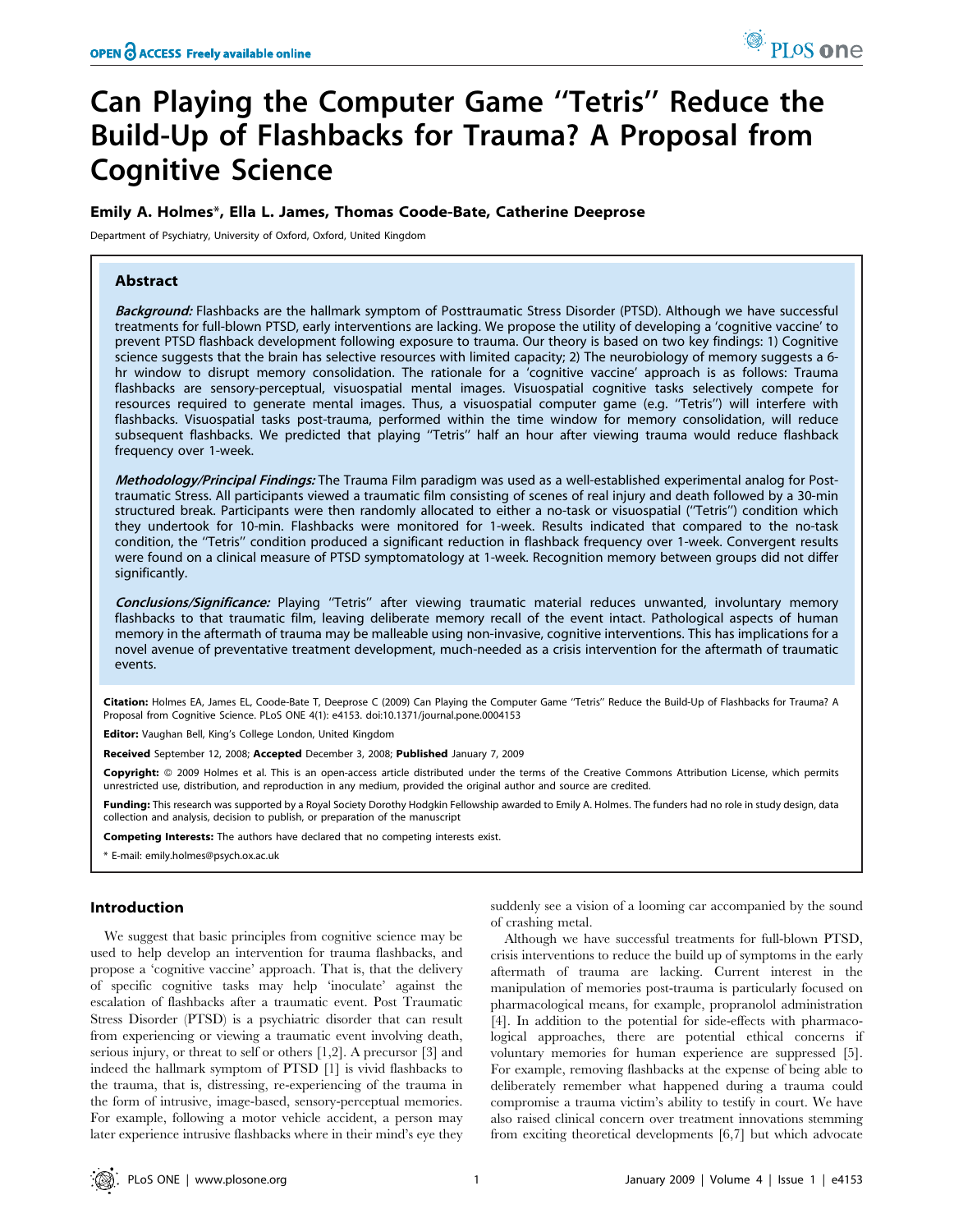psychological approaches which promote the suppression of memory for traumatic experiences as way of dealing with negative sequelae, since suppression is clinically contra-indicated [8,9].

The psychological intervention with the strongest evidence-base for full-blown PTSD is trauma-focussed Cognitive Behaviour Therapy–a treatment which is only indicated when delivered weeks or months after the trauma [10]. However, what can be given to trauma victims suffering flashbacks in the first few weeks? Unfortunately, using talking therapy as a crisis intervention in the immediate aftermath of trauma has caused international clinical concern [11]: interventions such as critical incidence stress debriefing can worsen rather than ameliorate later trauma symptoms [12]. Given the scale of traumatic events globally–war, terrorism, natural disasters, interpersonal violence–there is a huge unmet need for widely-available and easily accessible interventions. We need to develop fresh theory-driven interventions to reduce the build up of flashbacks in the early post-trauma period.

Can cognitive science suggest a way to reduce the build-up of flashbacks to trauma? We suggest that certain cognitive tasks, informed by the neuropsychological domain of working memory, may indeed be used tap into processes underlying flashback memory consolidation. This is based on two key findings: first, cognitive science has shown the brain has selective resources with limited capacity [13]; second, the neurobiology of memory suggests there is a 6-hr window to disrupt memory consolidation [14,15]. In particular, we suggest that visuospatial tasks will be useful in this regard according to the following rationale: (1) trauma flashbacks are sensory-perceptual images with visuospatial components [2,16,17]. (2) visuospatial cognitive tasks compete for resources with visuospatial images [18–21]. (3) the neurobiology of memory consolidation suggests a 6-hr time frame post-event within which memories are malleable [14,15]. Thus (4) we predict visuospatial cognitive tasks given within 6-hr post-trauma will reduce flashbacks.

Following a long tradition in experimental psychopathology, we use the trauma film paradigm [22] in our laboratory as an experimental analog of viewing real trauma and the subsequent flashbacks [23,24] suffered in PTSD. We have previously demonstrated that the frequency of flashbacks for analog traumatic content can be manipulated experimentally by completing standardized cognitive tasks during trauma film viewing (i.e. peri-traumatically): In healthy participants, completing a complex visuospatial working memory task [19], such as finger pattern tapping, during exposure to a trauma film subsequently reduced flashbacks of that film over 1-week compared to no task, or nonvisuospatial tapping [24,25]. Interestingly, and in line with cognitive theories of PTSD [2], verbal cognitive tasks during the film, such as counting backwards in threes, actually increased the number of flashbacks, confirming that the effects were not simply due to distraction for general working memory resources but to the specific nature of the task [24].

In the current study it was critical to identify a visuospatial working memory task that would be widely-available in the realworld. Clearly a standard neuropsychological test battery visuospatial task such as the WAIS block design [26] would be impractical to deliver en mass. The popular computer game ''Tetris'' has been demonstrated to be a visuospatial task [27–30], drawing on mental rotation and the type of processing we recruit when forming mental images. Playing ''Tetris'' can even result in participants experiencing subsequent visual images of the game itself at a later time [30], implicating its involvement with intrusive, image-based memory. The capacity of visual memory is both limited and vulnerable to proactive interference, i.e. interruption of memory for presented stimuli by the presentation of similar, but different stimuli after a time delay [31]. Thus ''Tetris'' provides a promising candidate.

Interestingly, watching violent films and playing prolonged computer games are typically associated with negative impact on psychological well being and behavior in both children and adults [32]. This has led to public concern over their ready availability. However, clearly not all computer games are bad for you [27].

We now report the impact of a cognitive visuospatial task, a computerized mental rotation game, on the modulation of analog flashbacks to trauma. Given our earlier experimental demonstration that engaging in visuospatial tasks peri-traumatically (i.e. during trauma film viewing) reduces subsequent intrusive imagery (analog flashbacks), we tested here whether the window for intervention could be extended into the post-trauma period (i.e. after trauma film viewing). This is a critical question since in realworld trauma successful manipulation of flashbacks would need to be conducted post-event rather than peri-traumatically. Further, investigating a time-frame for intervention in the near aftermath of trauma, yet within a window of memory malleability has clear clinical implications. Recent statistics indicate that the average waiting time in an emergency department in the United States is 30-mins [33]. To test the real-world application of our paradigm, we explored the manipulation of flashbacks in the laboratory 30 min after watching a trauma film.

Our suggestion to manipulate flashbacks in the aftermath of a traumatic experience is supported by various experimental demonstrations that newly formed memories are initially labile for a short time and thus subject to interference. In rats, the consolidation of fear memories can be inhibited in a dose dependent fashion with administration of either anisomycin or Rp-cAMPS in the immediate post-training phase [34]. Furthermore, even established memories may be subject to manipulation upon reactivation–the triggering of previously consolidated memories may return them to a labile state and in need of reconsolidation if they are to persist [14,35,36]. In humans, the consolidation or stabilization of motor memory (in this case, a finger pattern tapping task) has been demonstrated to occur in the first 6-hours following initial learning: learning a new variation on the motor task after reactivation of the previously learned motor task can block the reconsolidation of memory for the original task [15]. Although there are doubts as to whether such reconsolidation may occur for all types of memory [37], of particular interest to PTSD research is that flashbacks for trauma may be pharmacologically modulated [4,38], though this has not been without controversy [5]. Given the potential advantages of a non-invasive procedure, we were interested in testing whether a cognitive intervention-a visuospatial task-could modulate later flashbacks to traumatic material.

We predicted that playing a visuospatial computer game requiring mental rotation of shapes (''Tetris'' [39]), 30-min after viewing graphic and traumatic film footage, would help reduce later involuntary flashbacks of the traumatic material, but leave voluntary memory retrieval intact. Similarly we predicted that playing ''Tetris'' would be associated with reduced clinical symptomatology at one week.

#### Results

Forty participants watched a 12-min film of traumatic scenes of injury and death (n = 20 per group). Film viewing was followed by a 30-min interval before simple random assignment to one of two experimental conditions (Figure 1). There were no baseline differences between the two groups in terms of age, depressive symptoms or trait anxiety (Table 1) or gender. Mood was equivalent between the groups prior to watching the film, and as predicted, both groups experienced comparable mood deterioration following the film (Table 2).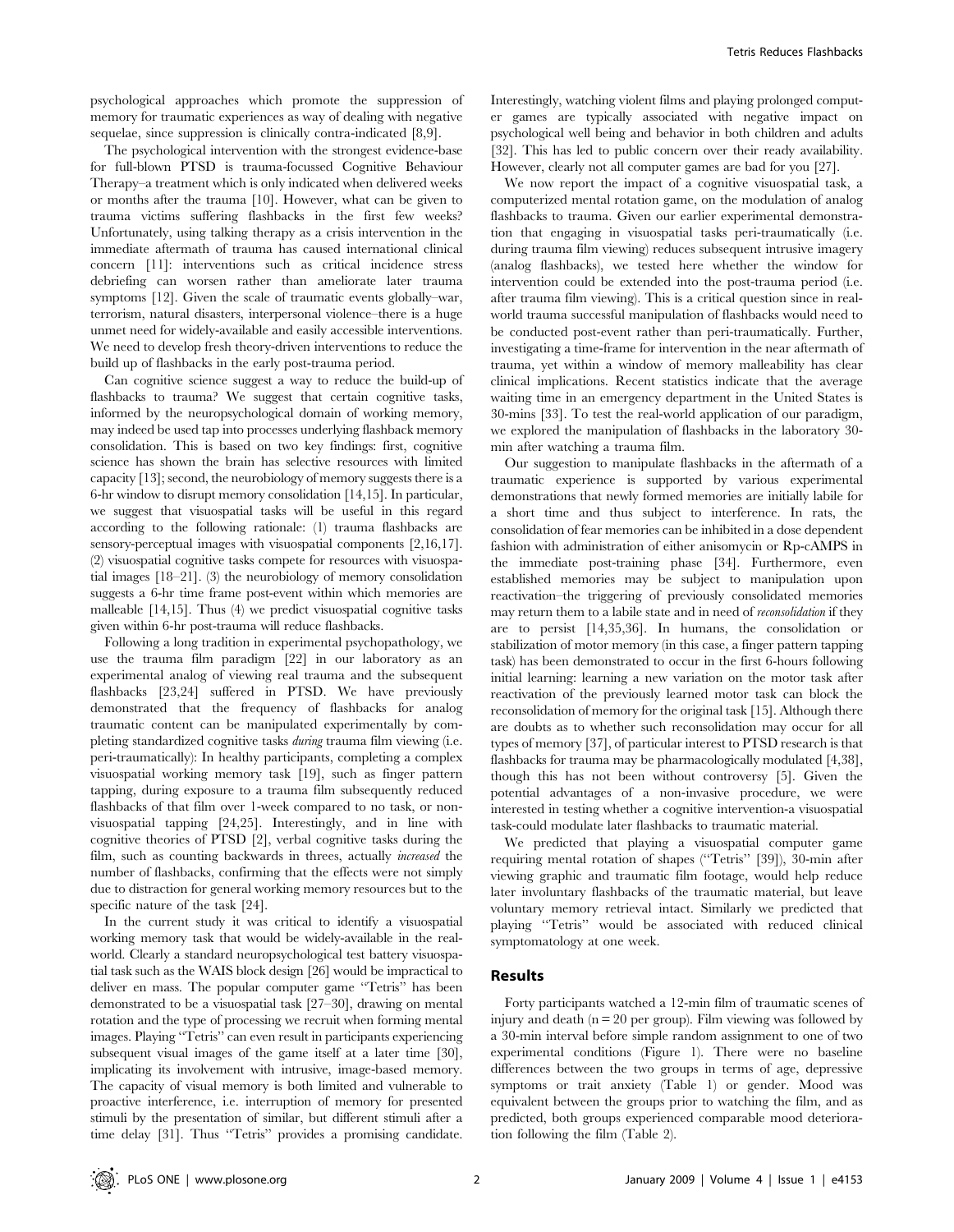

Figure 1. Study design overview. Participants completed a wellestablished experimental analog for PTSD, the trauma film paradigm. All participants viewed a traumatic film consisting of scenes of real injury and death and had a 30-min structured break. Participants were randomly allocated to either a no-task or visuospatial condition which they undertook for 10-min. Flashbacks (involuntary memories) were monitored for 1-week using a daily diary. Then participants returned to the laboratory for an assessment of clinical symptomatology relating to the flashbacks as well as a test of voluntary memory (recognition memory). doi:10.1371/journal.pone.0004153.g001

Following the 30-min interval period in which participants completed standardized filler tasks, a brief reminder task for the trauma film was administered to both groups. Participants then either completed the visuospatial condition or sat quietly (no-task control condition) for 10-min. During these 10-min, all participants recorded the frequency of trauma film flashbacks they experienced. Significantly fewer flashbacks were experienced in this initial period (i.e. while playing the game or not) during the visuospatial condition than the no-task condition (Table 3).

After leaving the laboratory, participants then kept a daily diary in which they recorded their flashbacks to the trauma film over a period of 1-week. Crucially, we found that participants in the visuospatial condition experienced significantly fewer flashbacks over the week (Figure 2) than those in the control condition. Furthermore, at 1-week, participants returned to the laboratory– participants in the game condition had significantly lower scores on the measure of clinical symptomatology of trauma–the Impact of Events Scale [40] (Figure 3).

| <b>Table 3.</b> Frequency of initial flashbacks during the 10-min |
|-------------------------------------------------------------------|
| experimental task indicating that there were significantly        |
| fewer involuntary flashback memories during the visuospatial      |
| compared to the no-task control condition.                        |

| Group                   | mean | sem | t-test                         |
|-------------------------|------|-----|--------------------------------|
| Visuospatial $(n = 20)$ | 4.6  |     | $t_{(38)} = 2.50$ <sup>†</sup> |
| No-task $(n = 20)$      | 12.8 | 3.1 |                                |

 ${\rm \dot{f}} = p < 0.05$ .

doi:10.1371/journal.pone.0004153.t003

On a recognition memory test for the trauma film given after 1 week, performance was comparable in the visuospatial and no-task conditions (Table 4), indicating that voluntary memory for the film appeared intact. That is, completing the visuospatial condition had served to reduce only the trauma flashbacks typically associated with psychological distress and dysfunction, but not the actual memories for the events which could still be deliberately recalled.

#### **Discussion**

Our data demonstrate that recently formed sensory-perceptual memories are vulnerable to manipulation 30-min following watching a traumatic film. Why more precisely might visuospatial computer games be effective in reducing at least analog flashbacks following trauma? In accordance with the longstanding psychological model of human memory–the working memory model [13,18–20,41,42], we propose that strategic, selective interference with the consolidation of recently triggered visual memories occurs via the demand on the player's limited visuospatial working memory resources. The major clinical theories of PTSD [2,43,44,45] converge to suggest that there are two forms of processing that occur simultaneously for any given traumatic event: (1) the sensory-perceptual processing of the trauma e.g. the sights and sounds experienced during a car crash; (2) verbal or conceptual processing e.g. making sense or a coherent narrative

Table 1. Means and statistics for age and baseline assessments indicating experimental groups were equivalent at baseline.

| <i><b>I</b></i> Measure          | Visuospatial $(n = 20)$ |                  | No-task $(n=20)$ |     | t-test                 |  |
|----------------------------------|-------------------------|------------------|------------------|-----|------------------------|--|
|                                  | mean                    | sem              | mean             | sem |                        |  |
| Age                              | 22.4                    | $\overline{1.4}$ | 24.4             | 1.1 | $t_{(38)} = 1.15$ (NS) |  |
| <b>Beck Depression Inventory</b> | 6.2                     | 1.2              | 5.1              | 1.6 | $t_{(38)} = 0.56$ (NS) |  |
| Trait Anxiety (STAI-T)           | 39.3                    | 2.2              | 36.5             | 1.7 | $t_{(38)} = 1.00$ (NS) |  |

doi:10.1371/journal.pone.0004153.t001

Table 2. Means and statistics for negative mood assessment (pre vs post-trauma film) indicating equivalent deterioration in mood across conditions prior to the administration of the experimental task.

|                       | Visuospatial $(n = 20)$ |     | No-task $(n=20)$ |     | <b>ANOVA</b>                       |                           |                           |
|-----------------------|-------------------------|-----|------------------|-----|------------------------------------|---------------------------|---------------------------|
|                       | mean                    | sem | mean             | sem | Time                               | Group                     | Group*Time                |
| Pre-Trauma Film Mood  | 5.1                     | 1.0 | 4.3              | 0.8 | $F_{(1, 38)} = 26.81$ <sup>5</sup> | $F_{(1, 38)} = 0.06$ (NS) | $F_{(1, 38)} = 1.76$ (NS) |
| Post-Trauma Film Mood | 8.4                     | 1.2 | 9.9              | 1.3 |                                    |                           |                           |

 $s_{p<0.01}$ 

doi:10.1371/journal.pone.0004153.t002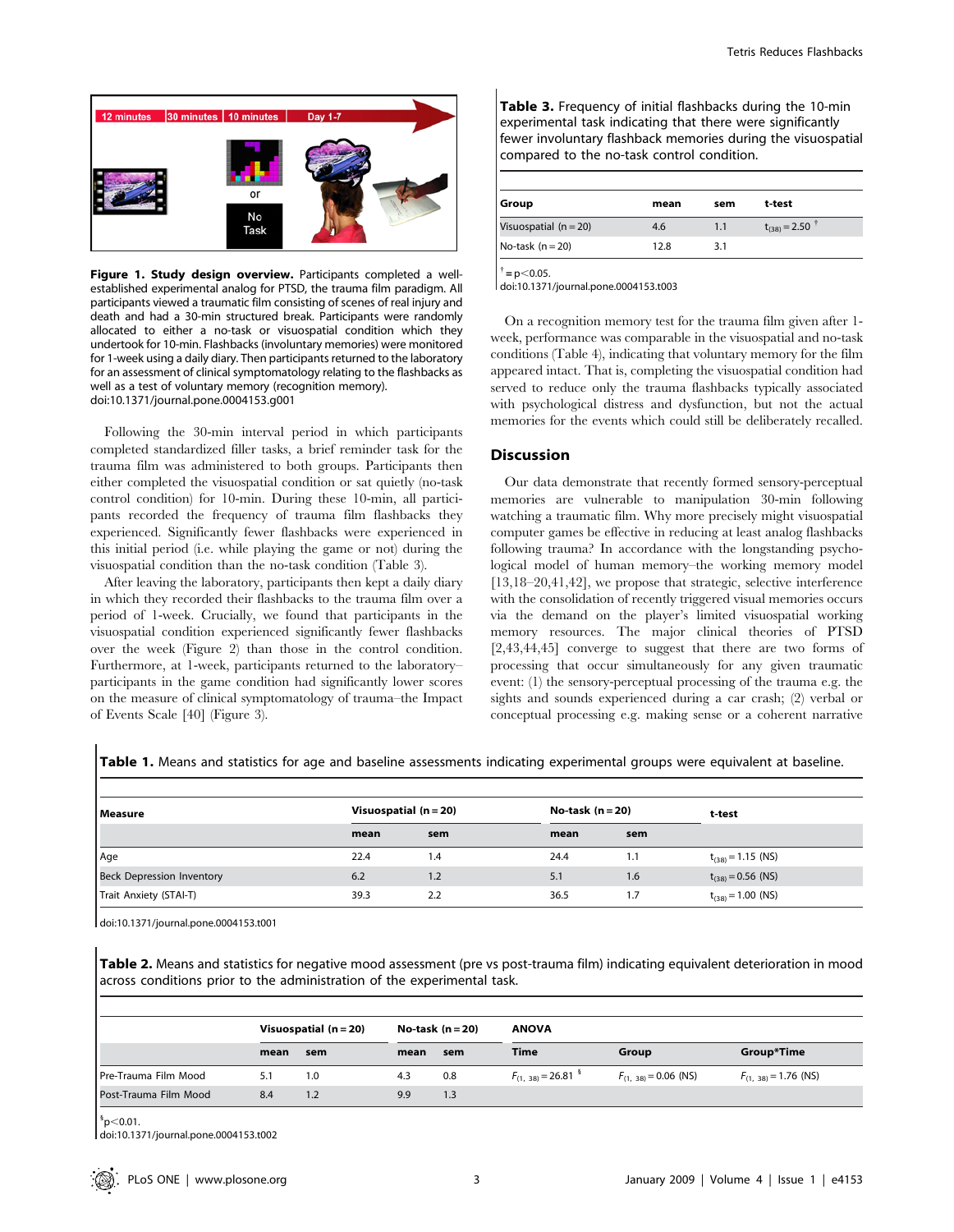

Figure 2. Flashback frequency over 1- week. As predicted, there was a significant reduction in the number of flashbacks over 1-week in the visuospatial condition compared to no-task condition,  $t_{(38)} = 2.87$  (mean+/-sem). doi:10.1371/journal.pone.0004153.g002



## Condition



about what is occurring. It is information from sensory-perceptual processing that provides the foundation for flashback images. Clinical models of PTSD propose that the relative balance of sensory-perceptual versus verbal/conceptual processing of a traumatic event determines whether flashbacks are formed, whereby a skewed balance towards sensory-perceptual aspects of the trauma is pathological.

When viewing traumatic film stimuli, the type of sensoryperceptual focus engaged in is predominantly visual (rather than say olfactory or auditory). To interfere with this type of visual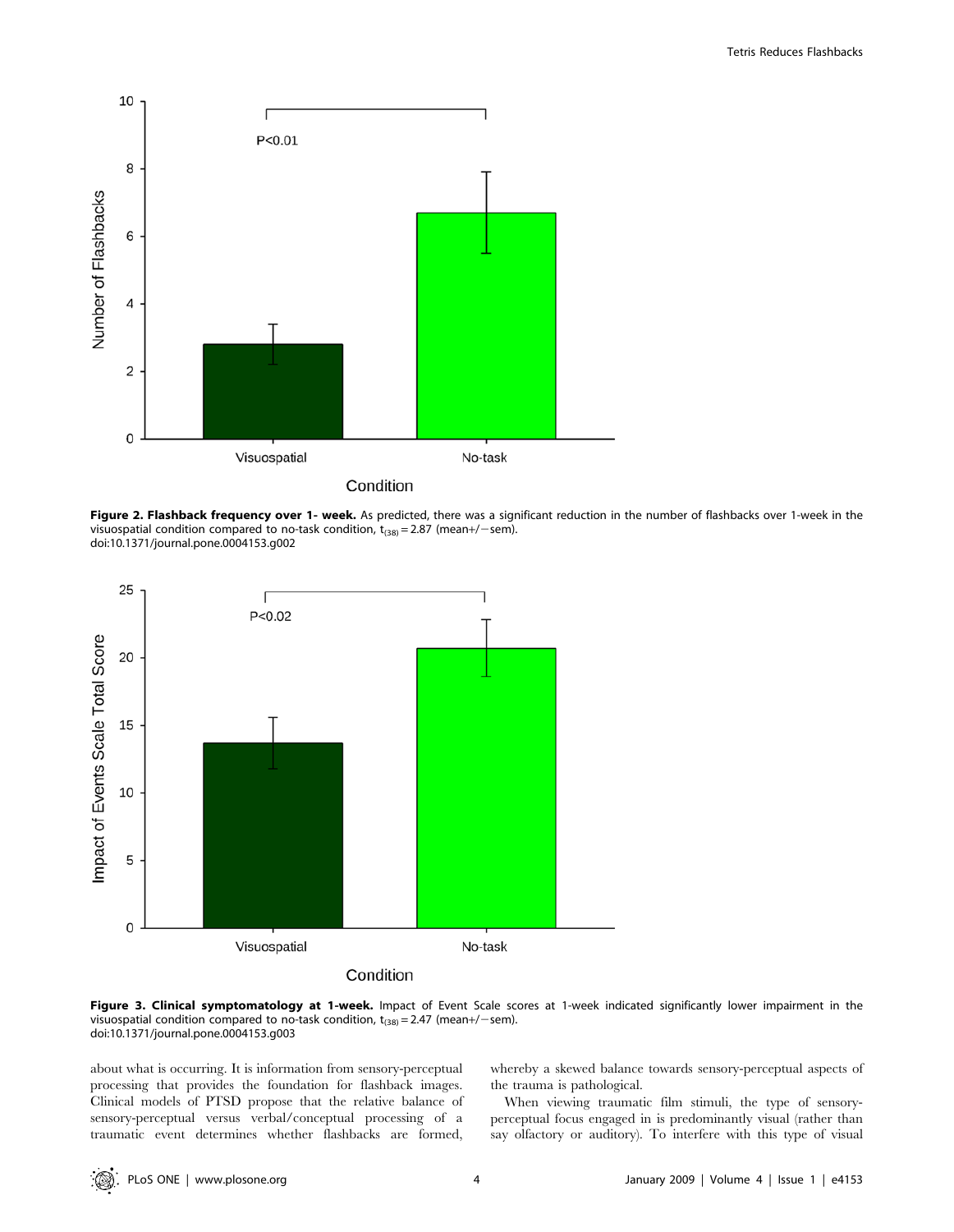Table 4. Recognition memory for trauma film after 1-week indicating equivalent voluntary memory on the recognition task across conditions.

| Group                   | mean | sem | t-test                  |
|-------------------------|------|-----|-------------------------|
| Visuospatial $(n = 20)$ | 20.1 | 0.8 | $t_{(38)} = 0.10, (NS)$ |
| No-task $(n=20)$        | 20.2 | 0.7 |                         |

doi:10.1371/journal.pone.0004153.t004

processing we need to target what are known cognitively as 'visuospatial' resources [19]. That is, visuospatial tasks that use the same type of processing as do visual flashbacks will interrupt memory consolidation of those flashbacks by competition for the same limited cognitive resources [24]. Thus, by selectively interfering with visual sensory-perceptual processing of the traumatic film via visuospatially demanding cognitive tasks, subsequent analog flashbacks are reduced. Note, this is not the same as simple distraction, since other types of tasks such as verbal tasks during traumatic films are predicted (and have been shown) to lead to increased flashbacks [23,24]. Our data is the first indication that the manipulation of visuospatial processing in the consolidation phase of recently activated trauma memories can serve to modulate future intrusive, involuntary flashbacks (despite leaving voluntary memory intact). ''Tetris'' participants experience fewer intrusions even while playing the game, supporting the competition for resources rationale. Significantly, we demonstrate that the visuospatial task conducted 30-min post-exposure to traumatic stimuli is effective in reducing flashbacks of that trauma as well as associated clinical symptomatology over 1-week.

Interestingly, the clinical literature offers potentially converging support for these findings. Eye Movement Densensitization and Reprocessing (EMDR) is an empirically-supported treatment for established PTSD [10]. During this therapy, the patient undergoes a series of eye movements whilst holding an intrusive traumatic memory in mind, leading to a reduction in the emotionality and vividness of the unpleasant mental image. One of several possible accounts of how EMDR might work is that the eye movements draw on visuospatial processing [18,46,47] and thus provide a dual task competing specifically for resources with the trauma imagery, reducing its impact. Our proposal similarly draws on a working memory rationale for how ''Tetris'' may affect flashback formation in a modality specific manner [48], though emphasizes all the senses involved in imagery (not just the visual modality). However, a critical difference between the current experiment and EMDR is that EMDR is used for treating existing flashbacks in PTSD (at least one month post-trauma), but is not intended to be used during the memory consolidation phase targeted in the current study. Our interest in the immediate aftermath of trauma is to understand preventative (rather than just curative) measures to the development of PTSD flashbacks.

Speculatively, the effects of ''Tetris'' may not be limited to the immediate post-trauma period during which it is played but may even continue to compete for visuospatial resources later. For example, it has already been demonstrated [30] that images of ''Tetris'' can intrude during sleep-a period during which memory consolidation is known to occur. Future research is required to examine the precise mechanisms of action by which ''Tetris'' reduces flashbacks to trauma. We predict that a verbal task would not have comparable effects and may even worsen flashbacks. Thus future studies should compare both a visuospatial task (e.g.

''Tetris'') with a verbal task (e.g. a verbal computer game) against a no-task control group.

Our alternative and novel approach of using cognitive visuospatial tasks, rather than pharmacological means to reduce flashbacks following trauma aims to deal directly with the consolidation and potentially, reconsolidation, of such intrusive imagery in an ethical, safe and economical way. We suggest this approach could be harnessed as a 'cognitive vaccine' to inoculate against escalation of flashbacks contributing to full blown PTSD. Further research is required but potential clinical applications of our paradigm include use by emergency services in the early posttrauma period, e.g. to victims of rape or delivering such tasks to populations subject to regular trauma exposure e.g. firefighters or those involved in armed combat. To better map the horizons of human memory, we should further delineate the clinical possibilities offered by cognitive theory to reduce pathological aspects of memory, such as flashbacks.

### Materials and Methods

Forty participants (aged 18–47 years; mean age = 23 years; 22 males) completed baseline assessments of mood, trait anxiety and depression and then viewed traumatic film footage (Figure 1). The 12-min film contained 11 clips of traumatic content including graphic real scenes of human surgery, fatal road traffic accidents and drowning. Following the film, mood assessments were repeated and standardized filler tasks completed for 30-min. A brief film reminder task was then administered in which one neutral but recognizable image from each film clip was presented to all participants.

According to randomization to condition (simple, computergenerated random allocation), participants either completed the visuospatial condition or were in a no-task control condition for 10-min. Participants in the visuospatial condition played the game (''Tetris'') on a computer and used the cursor keys to move and rotate falling blocks to complete the largest number of complete rows across the screen. In the no-task control condition, participants were asked to sit quietly for 10-min. During both conditions participants recorded initial flashbacks of the trauma over the 10-min.

Participants then kept a daily diary for 1-week, in which they recorded and described (for verification) each of their flashbacks, i.e., spontaneously occurring image-based intrusions of the trauma film (based on [24]). On return to the laboratory 1-week later, participants completed a recognition memory task to index voluntary memory retrieval. The task comprised a series of 32 written statements regarding the film, presented individually (e.g. 'Three cars were involved in the crash'). Participants responded to each statement with either ''true'' or ''false'' and scored one point for each correct response. Finally, participants completed the Impact of Events Scale [40]–a clinical measure of PTSD symptomatic response adapted to the trauma film over the past 1-week.

## Acknowledgments

The authors would like to thank Mike Berger and Corin Bourne for thoughtful discussion.

#### Author Contributions

Conceived and designed the experiments: EAH. Performed the experiments: EAH ELJ TCB. Analyzed the data: EAH ELJ TCB CD. Contributed reagents/materials/analysis tools: EAH. Wrote the paper: EAH ELJ TCB CD.